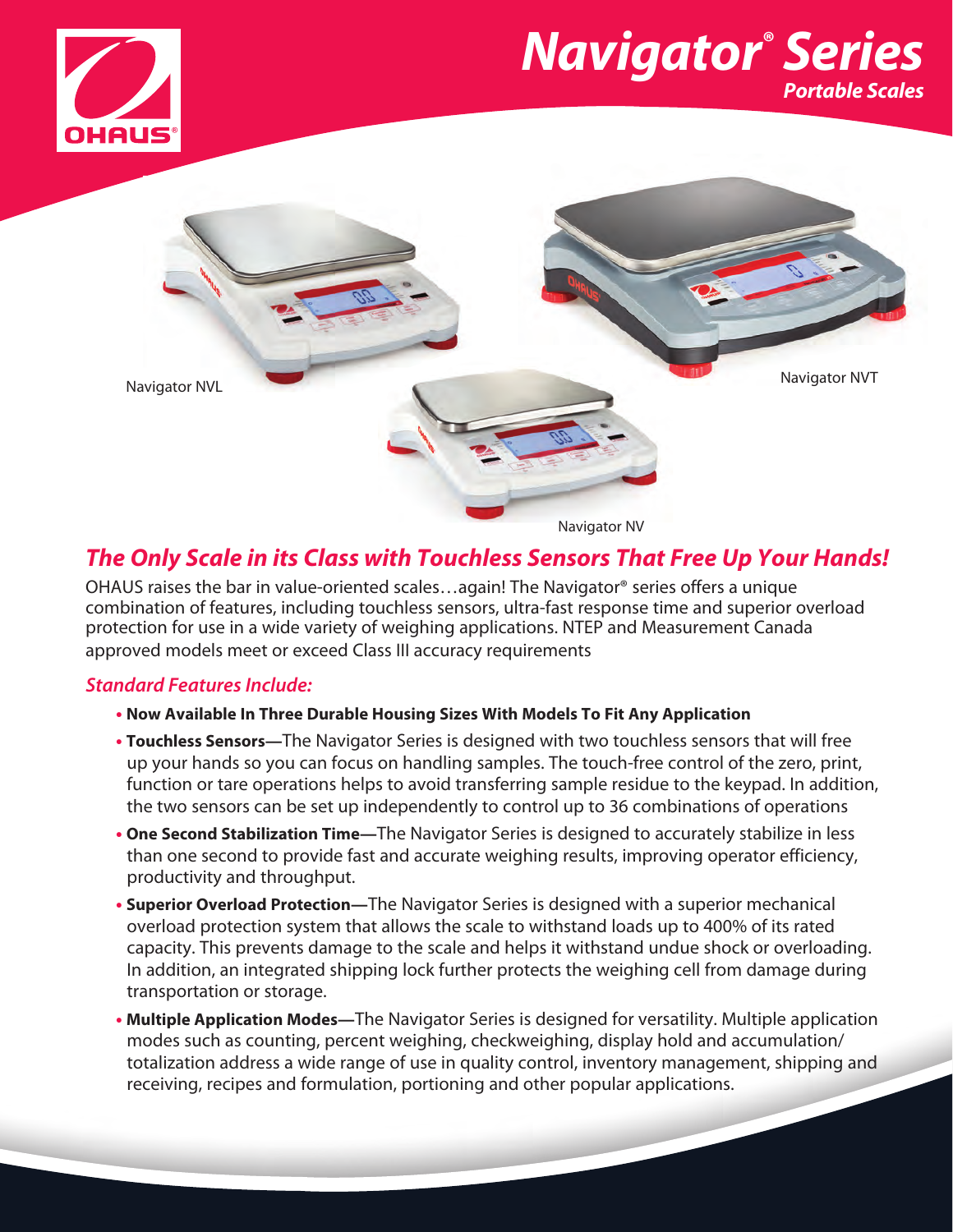# *Navigator® Series Portable Scales*

**With Its Best-In-Class Combination of Features, Versatility and Performance, The OHAUS Navigator Offers a Wide Range of Use in Industrial, Food and Laboratory Weighing Applications.**

## **Unsurpassed Cleanliness**

• Designed with two touchless sensors that free up your hands, allowing you to focus on handling samples and keeping the scale free from contaminants. The touch-free control of tare, zero, print, function and display backlight helps to minimize touching the keypad, thereby avoiding cross-contamination or unwanted residue on or from the scale.

• A polished stainless steel platform, corrosion-free plastic housing and spill-resistant sub-assembly embodies a hygienic design that is easy to clean.

• The optional full-body in-use cover wraps over and around the housing and keypad to guard against spills, dust and contamination.

## **Unmatched Productivity**

• Amazing stabilization in less than one second to provide fast, accurate and repeatable weighing results; improving operator efficiency and increasing productivity.

• Includes an internal rechargeable lead acid battery that operates up to 100 hours (or over twelve 8-hour days) of normal use on a full charge. With maximized portability, the scale can be transported and used where power outlets are not readily available.

• A wave of the hand over the touchless sensors eliminates the extra effort or time to press the keys.

• A bright backlit LCD display provides optimum visibility in any lighting condition – indoors or out – with large digits and indicators that make it fast and easy to read the weighing results.

## **Unmatched Durability**

• Built to handle serious loads, the superior mechanical overload protection system enables the scale to safely bear loads up to 4 times its rated capacity.

• Constructed of a high-strength 304 type stainless steel platform and impact-resistant ABS plastic housing that helps the scale stand up to years of use.

• The touchless sensors minimize keypad use, reducing operational wear and tear.



Navigator NVT Navigator NVL Navigator NVL Navigator NV Navigator NV212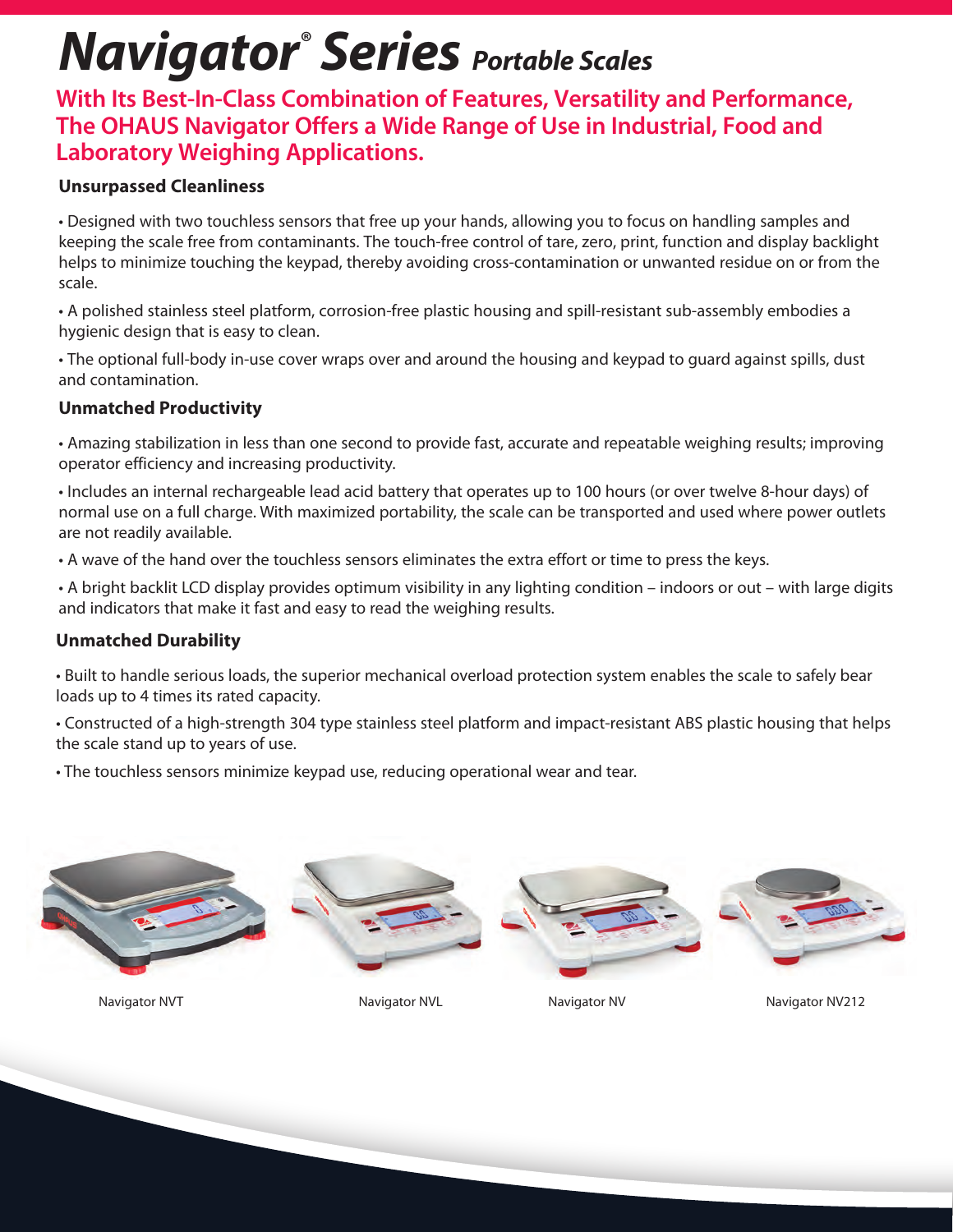# **Applications**

(Applications available with any model)

## **Laboratory and Research**

Designed to be easy to clean, precise and simple to use in laboratory environments. Simple set up, a spill-resistant housing, percent weighing mode and security features make this the ideal solution for laboratory applications such as formulation, quality inspections, testing and experimentation.





## **Industry and Manufacturing**

Designed to be robust, fast and accurate for ideal use in lightmedium duty industrial applications, including paint and ink mixing, packaging, sampling and parts counting. Up to 400% safe overload enhances protection of internal components, with an ultra-fast, one-second stabilization time to improve operator efficiency and productivity.

## **Home Office, Commercial Business and Manufacturing**

Designed to be tough, portable and reliable for ideal use in shipping and receiving, home office and warehouse environments. A display hold mode holds the weight for viewing that would otherwise be blocked by oversized packages. Battery operation, counting and checkweighing modes also expand range of use for hobbies, inventory management, inspection and quality control.





## **Food and Portioning**

Designed to be hygienic, low-maintenance and durable for ideal use in food service, portioning and pre-packaging. Weighing units such as lb, oz, lb:oz (including 1/8 fractional ounce), kg and g, and percent and checkweighing modes enhance its usefulness in behind-the-counter, prep station and kitchen environments.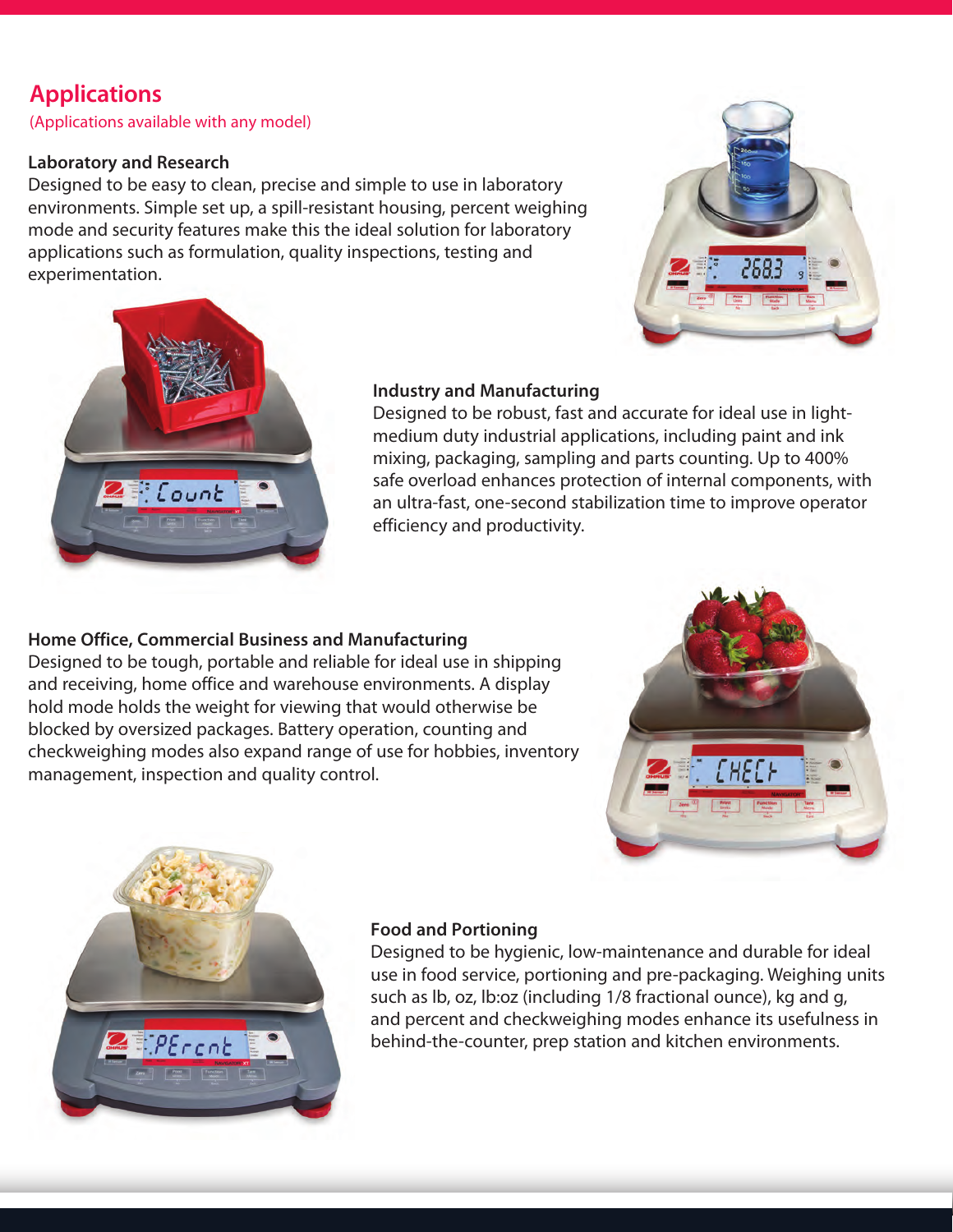### General Specifications – Navigator Series

| $\frac{1}{2}$                                        |                                                                                                                                                                                                       |  |  |  |  |
|------------------------------------------------------|-------------------------------------------------------------------------------------------------------------------------------------------------------------------------------------------------------|--|--|--|--|
| <b>Stabilization Time</b>                            | $\leq$ 1 second                                                                                                                                                                                       |  |  |  |  |
| Tare Range                                           | Full capacity by subtraction                                                                                                                                                                          |  |  |  |  |
| <b>AC Power</b>                                      | 12VDC 0.42A AC adapter (included), 100-240V 0.25A 50-60Hz                                                                                                                                             |  |  |  |  |
| Calibration                                          | User-selectable external span or linearity calibration / Digital with external weight                                                                                                                 |  |  |  |  |
| <b>Application Modes</b>                             | Weighing, Percent Weighing, Parts Counting, Check Weighing, Display Hold, Accumulate/Totalize                                                                                                         |  |  |  |  |
| Weighing Units*                                      | Gram, Kilogram, Pound, Ounce (decimal or fractional), Pound:Ounce (decimal or fractional), Ounce Troy, Grain, Newton, Carat, Pennyweight, Hong<br>Kong Tael, Taiwan Tael, Singapore Tael, Tical, Tola |  |  |  |  |
| Display Type                                         | Backlit LCD: 6-digit 7-segment with white LED backlight                                                                                                                                               |  |  |  |  |
| Display Size                                         | $0.78$ in / 20 mm digits                                                                                                                                                                              |  |  |  |  |
| Checkweigh Indicators                                | Over-Accept-Under LCD annunciators                                                                                                                                                                    |  |  |  |  |
| Keypad                                               | 4 mechanical keys, raised and with tactile feedback plus 2 touchless sensors                                                                                                                          |  |  |  |  |
| Leveling Adjustment                                  | Front-mounted level bubble with illumination / adjustable leveling feet with skid-resistant rubber pads                                                                                               |  |  |  |  |
| <b>Overload Capacity</b>                             | 400% of rated capacity                                                                                                                                                                                |  |  |  |  |
| <b>Power Conservation</b>                            | User-enabled auto power-off after 5 minutes of inactivity                                                                                                                                             |  |  |  |  |
| <b>Operating Conditions</b>                          | 50°F to 104°F / 10°C to 40°C at 20% to 85% relative humidity, non-condensing                                                                                                                          |  |  |  |  |
| *NV212 no kg or lb units; NV511 / NVL511 no kg units |                                                                                                                                                                                                       |  |  |  |  |

## Standard Models – Navigator

| <b>Model</b>                                          | <b>NV212</b>                          | <b>NV211</b>                          | <b>NV511</b>                | <b>NV1101</b>       | <b>NV2101</b>       | <b>NV4101</b>       | <b>NV5101</b>          | <b>NV4000</b>   |
|-------------------------------------------------------|---------------------------------------|---------------------------------------|-----------------------------|---------------------|---------------------|---------------------|------------------------|-----------------|
| Capacity x Maximum<br><b>Displayed Readability</b>    | $210 q \times 0.01 q$                 | $210$ g x 0.1 g                       | 510 g x 0.1 g               | $1,100$ g x 0.1 g   | $2,100$ g x 0.1 g   | $4,100$ g x 0.2 g   | 5,100 g $\times$ 0.5 g | $4000q\times1q$ |
|                                                       |                                       |                                       | 1.1 lb x 0.0005 lb          | 2.4 lb x 0.0005 lb  | 4.6 lb x 0.0005 lb  | 9 lb x 0.0005 lb    | 11.2 lb x 0.002 lb     | 9lb×0.005lb     |
|                                                       | 7.4 oz x 0.0005 or                    | 7.4 oz x 0.0005 or                    | 38.8 oz x 0.005 or          | 7.4oz×0.005 or      | 74oz×0.005 or       | 144.6oz×0.01 or     | 179.9oz×0.02 or        | 144.6oz×0.05 or |
|                                                       | $1/8$ oz                              | $1/8$ oz                              | $1/8$ oz                    | $1/8$ oz            | $1/8$ oz            | $1/8$ oz            | $1/8$ oz               | $1/8$ oz        |
|                                                       |                                       |                                       |                             | 1.1 kg x 0.0001 kg  | 2.1 kg x 0.0001 kg  | 4.1 kg x 0.0002 kg  | 5.1 kg x 0.0005 kg     | 4kg×0.001kg     |
| Displayed<br>Resolution (g)                           | 1:21000                               | 1:2100                                | 1:5100                      | 1:11000             | 1:21000             | 1:20500             | 1:10200                | 1:4000          |
| Repeatability / Linearity                             | 0.01 g / $\pm$ 0.02 g                 | $0.1q/\pm0.2q$                        | 0.1 g / $\pm$ 0.2 g         | 0.1 g $/ \pm 0.2$ g | 0.1 g $/ \pm 0.2$ g | 0.2 g / $\pm$ 0.4 g | $0.5$ g $/ \pm 1$ g    | $1g/\pm 2g$     |
| <b>Span Calibration Mass1</b>                         | 200q                                  | 200q                                  | 300q                        | 500 g               | 1 kg                | 2 kg                | 3 kg                   | 4000g           |
| <b>Linearity Calibration Mass1</b>                    | 100, 200 g                            | 100,200g                              | 300, 500 g                  | 500 g, 1 kg         | 1, 2kg              | 2, 4kg              | 3, 5kg                 | 2,4kg           |
| <b>Battery Power</b>                                  |                                       | 4 AA (LR6) batteries (not supplied)   |                             |                     |                     |                     |                        |                 |
| Pan Size (W x D)                                      |                                       | 4.7 in / 120 mm (dia.)                | 7.5 x 5.4 in / 190 x 138 mm |                     |                     |                     |                        |                 |
| <b>Scale Dimensions</b><br>$(W \times D \times H)$    | 8 x 8.4 x 2.3 in / 204 x 212 x 58 mm  |                                       |                             |                     |                     |                     |                        |                 |
| <b>Shipping Dimensions</b><br>$(W \times D \times H)$ | 12 x 10 x 5.3 in / 305 x 255 x 134 mm |                                       |                             |                     |                     |                     |                        |                 |
| Net Weight                                            | 3.1 lb / 1.4 kg                       |                                       |                             |                     |                     |                     |                        |                 |
| Shipping Weight                                       | 4.2 lb / 1.9 kg                       |                                       |                             |                     |                     |                     |                        |                 |
|                                                       |                                       | $\sim$ $\sim$<br>$\sim$ $\sim$ $\sim$ |                             |                     |                     |                     |                        |                 |

Standard Models – Navigator XL 1 Calibration weights not included; contact OHAUS to purchase separately

| <b>Model</b>                                          | <b>NVL511/1</b>                                                                                                                                  | NVL1101/1                       | <b>NVL2101/1</b>             | <b>NVL5101/1</b>                 | NVL10000/1                  | <b>NVL20000/1</b>            |  |
|-------------------------------------------------------|--------------------------------------------------------------------------------------------------------------------------------------------------|---------------------------------|------------------------------|----------------------------------|-----------------------------|------------------------------|--|
| Capacity x Maximum<br><b>Displayed Readability</b>    | $510$ g x 0.1 g                                                                                                                                  | $1,100$ g x 0.1 g               | $2,100$ g x 0.1 g            | 5,100 g $\times$ 0.5 g           | $10,000$ g x 1 g            | $20,000$ g x 1 g             |  |
|                                                       | 1.1 $\vert$ b x 0.0005 $\vert$ b                                                                                                                 | 2.4 lb x 0.0005 lb              | 4.6 lb x 0.0005 lb           | 11.2 $\vert$ b x 0.002 $\vert$ b | 22 lb x 0.005 lb            | 44 lb x 0.005 lb             |  |
|                                                       | 18 x 0.005 or 1/8 oz                                                                                                                             | 38.8 x 0.005 or 1/8 oz          | 74 x 0.005 or 1/8 oz         | 179.9 x 0.02 or 1/8 oz           | 352 x 0.05 or 1/8 oz        | 705.5 x 0.05 or 1/8 oz       |  |
|                                                       |                                                                                                                                                  | 1.1 kg x 0.0001 kg              | 2.1 kg x 0.0001 kg           | 5.1 kg x 0.0005 kg               | 10 kg x 0.001 kg            | 20 kg x 0.001 kg             |  |
| Displayed Resolution (g)                              | 1:5100                                                                                                                                           | 1:11000                         | 1:21000                      | 1:10200                          | 1:10000                     | 1:20000                      |  |
| Repeatability / Linearity                             | 0.1 g $/ \pm 0.2$ g                                                                                                                              | 0.1 g $/ \pm 0.2$ g             | 0.1 g $/ \pm 0.2$ g          | $0.5$ g $/ \pm 1$ g              | $1 q / \pm 2 q$             | $1 q / \pm 2 q$              |  |
| <b>Span Calibration Mass1</b>                         | 300 g                                                                                                                                            | 1 $\frac{1}{2}$ 1 lb / 500 g    | 2 lb/1 kg                    | 5 lb / 3 kg                      | 10 lb / 5 kg                | 20 lb / 10 kg                |  |
| <b>Linearity Calibration Mass1</b>                    | 300 g, 500 g                                                                                                                                     | $1$ lb, $2$ lb<br>500 g, 1000 g | $2$ lb, $5$ lb<br>1 kg, 2 kg | 5 lb, 10 lb<br>3 kg, 5 kg        | 10 lb, 20 lb<br>5 kg, 10 kg | 20 lb, 50 lb<br>10 kg, 20 kg |  |
| <b>Battery Power</b>                                  | Internal rechargeable lead acid battery, 6V1.2AH (100-hour typical operation with 12-hour full charge),<br>or 4C (LR14) batteries (not included) |                                 |                              |                                  |                             |                              |  |
| Pan Size (W x D)                                      | 7.6 x 8 in / 194 x 203 mm                                                                                                                        |                                 |                              |                                  |                             |                              |  |
| Scale Dimensions (W x D x H)                          | 8 x 11.1 x 2.9 in / 204 x 282 x 74 mm                                                                                                            |                                 |                              |                                  |                             |                              |  |
| <b>Shipping Dimensions</b><br>$(W \times D \times H)$ | 16 x 12.8 x 6.7 in / 390 x 325 x 170 mm                                                                                                          |                                 |                              |                                  |                             |                              |  |
| Net Weight                                            | 4.3 lb / 2.0 kg                                                                                                                                  |                                 |                              |                                  |                             |                              |  |
| Shipping Weight                                       | 6.1 lb / 2.8 kg                                                                                                                                  |                                 |                              |                                  |                             |                              |  |

1 Calibration weights not included; contact OHAUS to purchase separately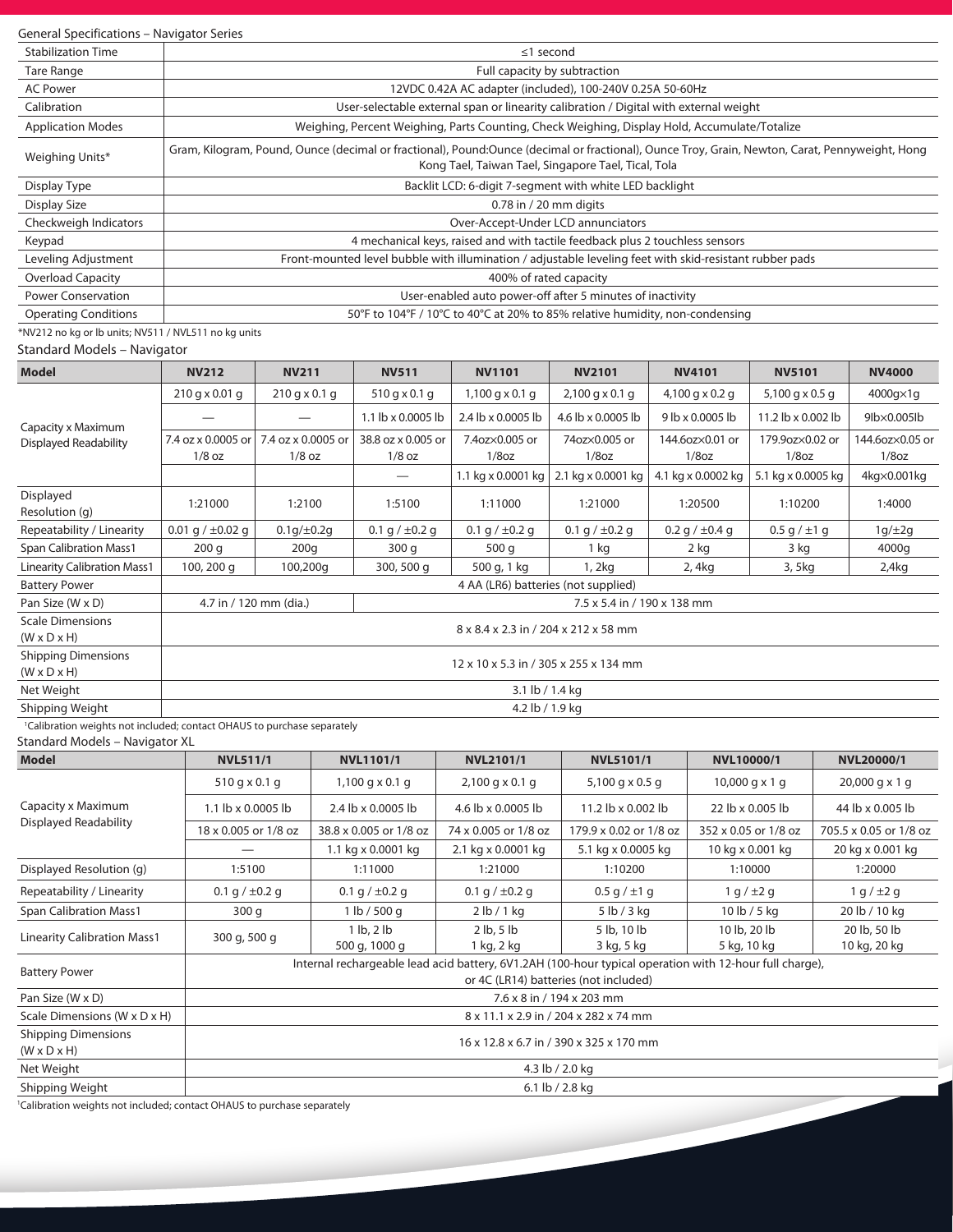## **Features(Navigator NVT shown)**

#### **Internal Rechargeable Battery**



## **Security Bracket**

the scale to a workstation.

The integral security bracket accommodates the optional locking cable to secure



These easily installed user options allow connecting the scale to peripheral devices for printing and/or data collection. The connecting cable is integrated in each kit, eliminating the need for additional interface cables.



#### **Transportation Lock** The transportation lock

prevents undue pressure on the load cell to ensure the scale is received in operational condition. Unlock before use and lock when moving around different locations.

#### The bright backlit LCD provides optima visibility in any

**Backlit Display**

lighting condition. Used indoors or outdoors, the large digits and indicators also make the weighing results fast and easy to read.

#### **Skid-Resistant Leveling Feet**

ndependently adjustable, the feet also have skidresistant rubber pads to provide superior stability, and vibration resistance.

#### **Touchless Sensors**

Two touchless sensors can be set up independently to operate up to 36 combinations of operations without touching the keys. Prolongs the life of the keys and keeps the scale clean. Sensors control: Tare, Zero, Print, Function and Display Backlight.

#### **Menu Lock Switch**

A menu lock switch acts as an extra supervisor control to prevent

unwanted changes to protected scale settings. Simply set up the scale to meet your specific needs then slide the lock switch to avoid changes and calibration.



204 mm

#### **Illuminated Up-front Level Indicator**

The integral level bubble is illuminated at power up to aid in visibility, and serves as a reminder to level the scale prior to use.



## **Outline Dimensions**